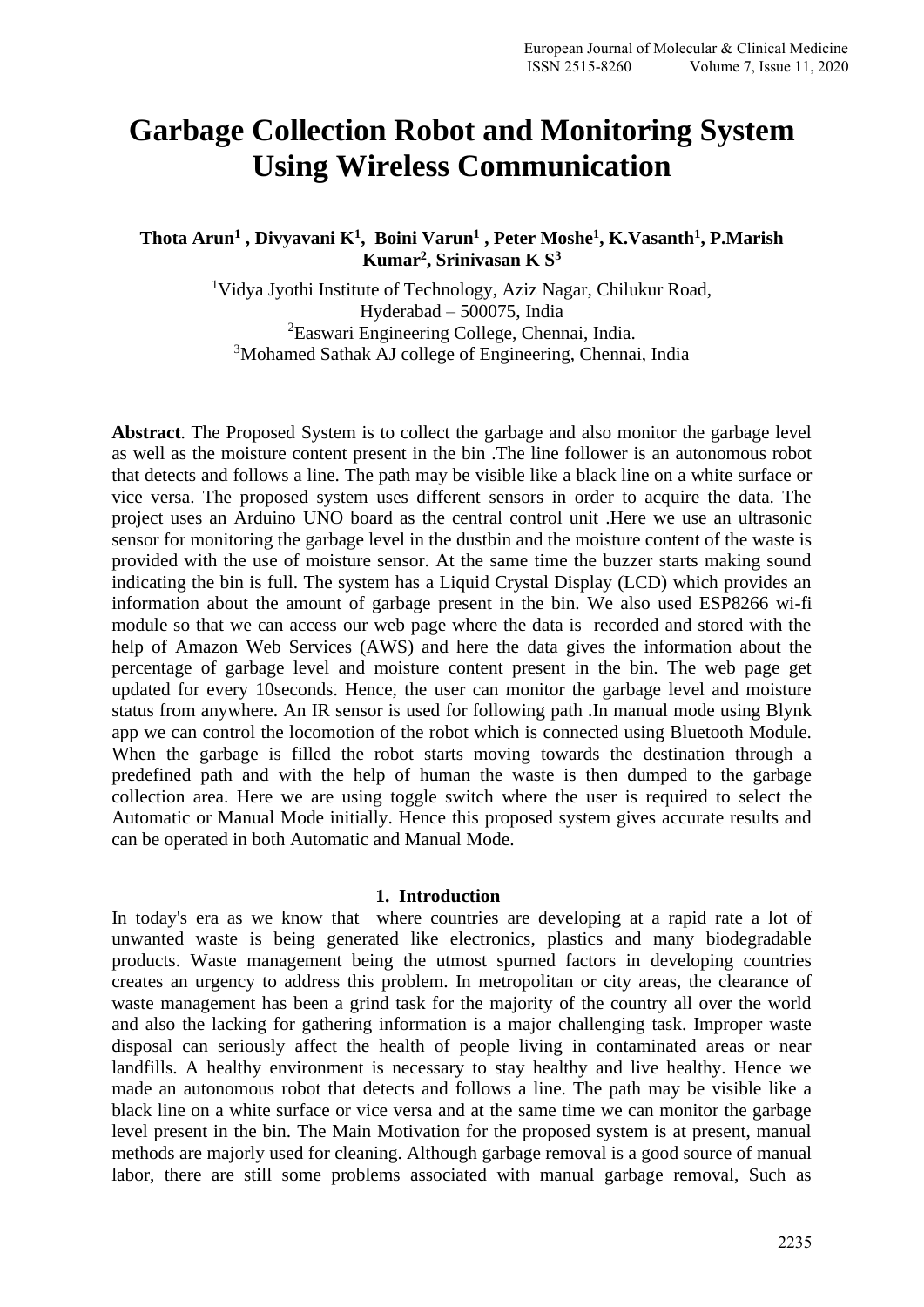excessive land pollution/garbage and the inability to provide sufficient labor in all cases. When it comes to eliminating the monotony of tasks, overcoming safety problems during manual labor, and reaching remote areas, autonomous robots are better choice. In some cases, the efficiency may be higher. The method is explained in detail in the upcoming sections.

#### **2. Literature survey of existing methods**

First, In order to understand the requirement for a smaller, cost effective and versatile framework, and before providing our own solution in depth, we have to initially understand the existing research and work done in the field. Therefore, in this section a many different research papers were investigated to collect relevant information about the project. Sirichai Watanasophon and Sarinee Ouitrakul [1] have developed Garbage collection robot on the beach using wireless communication. The mobile robot system consists of an IP Camera to relay live feed to the user and a Bluetooth module for wireless communication. Shobhit Khandare et al [2] developed autonomous garbage collector bot is to center it on a Raspberry Pi. The ultrasonic sensors detect the obstacles and the motors are made to rotate based on the pre-programmed instructions in Raspberry Pi. The image processing algorithm used here simply identifies the object as an animal or not. Kamal et al [3] proposed Garbage collection Robot using wireless technology. The user can control a robot via a program developed from web application. The robot was never really tested on real ground, everything was performed only on Proteus simulations. Thus, no real-world conditions or challenges were even attempted, and thus it is may not be reliable for one who wants to test. Rama Prabha et al [4] have developed Autonomous garbage collector –Robodumpster. The robot has a 7 Degree of Freedom arm that can be wirelessly controlled. There is no accuracy in waste classification here since the only parameter used is width of the object. This 7DoF arm is manually fabricated and therefore, this is an expensive technology, not cost effective. Apoorva et al [5] have developed Autonomous Garbage collector robot that uses a shaft with rotating blades to scoop up waste, which is a very good and effective scooping mechanism. Hence, this mechanism will scoop up anything it sees within a distance, and empty it in a bin mounted on it. The bin thrash level is continuously monitored. Twinkle et al [6] developed Smart Dustbin which indicates directly that the dustbin is filled to a certain level by the garbage and cleaning or emptying them is a matter of immediate concern. Metallic waste collection robot has been designed by Alshafi and Almaleky [7] and it was basically designed for reducing the environment pollution caused by the metallic waste. Additionally, Nurlansa and the team [8] has developed Automatic Garbage Collector to collect garbage in the rivers. They use engineering method to design the garbage collector and the main driver of this robot is rotor and also they use sensors for automatic navigations. Anukriti Jha et al [9] proposed Development of autonomous garbage collector Robot which is built on an aluminium .When it senses an obstruction, it follows the code and proceeds to lift the garbage as per the designed mechanism. Ketan H. Pakhmode et al [10] presented Solar powered water surface garbage collecting boat is very helpful by collecting the garbage which are floating on the surface of water. This project is working automatically and saves the man power and work on the solar energy no external power supply is required. The majority of the current work incorporates just thoughts and models. Numerous papers were proposed with no real-world conditions or difficulties were even attempted, and in this manner it is may not be reliable for one who needs to test. Minimal effort models which use proximity sensors can't distinguish between trash and other objects. These offers ascend to off base outcomes. Precise robots which use Computer vision and video processing utilizes very top of the line processors for Artificial Intelligence (AI) calculations which makes the cost shoot up. Thus we expect to bring the best by giving exact outcomes without utilizing high end processors and GPUs on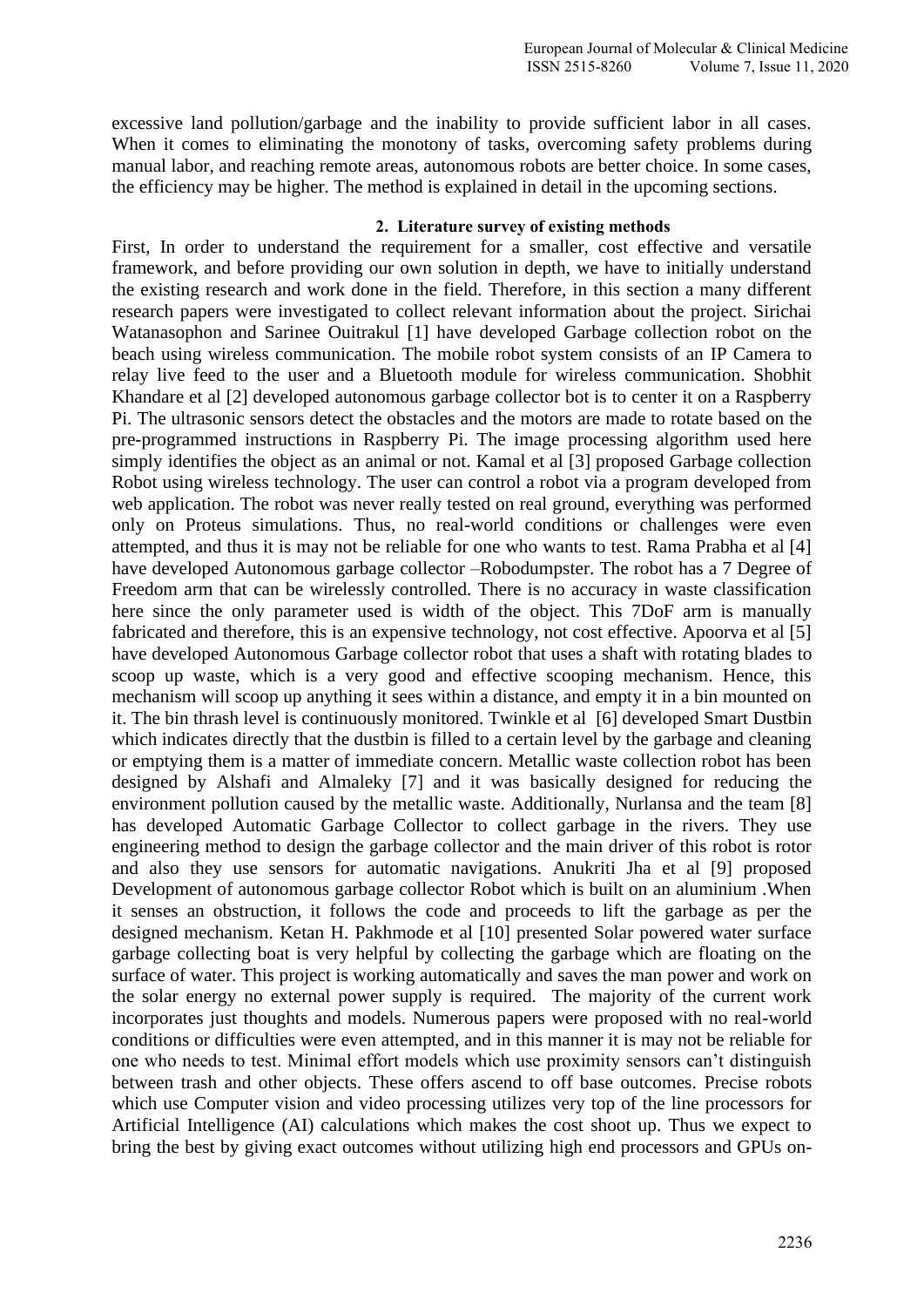board. Through our proposed framework we additionally plan to reduce the cost and in this way open entryways for versatile creation of self-ruling cleaning robots in the market.

#### **3. Proposed system**

The block diagram of the proposed system is shown in Figure. 1.The proposed system has three different sensors which are continuously active as soon as the power supply is given to the system. Here we use ATmega328p microcontroller which acts as a brain of the robot. The functions of different sensors present in the proposed system are shown in the table 1. A part from this sensors we also have Liquid Crystal Display (LCD), Buzzer, motors, motor driver, Wi-fi Module, Battery,Hc-05 Bluetooth Module and Toggle switch. Here LCD is used to display the trash level and moisture content present in the bin. A buzzer is a small yet efficient component to add sound features to our project/system. It is used as indicator or alarm to the user whenever the garbage present in the bin reaches the threshold level .In the proposed System we have used L293D as a motor driver which acts as interface between the motors and Arduino. In manual mode using Blynk app we can control the locomotion of the robot which is connected using Bluetooth Module. Here, in our project we are using 7.4v and 2800mah battery for supplying electric power. Here we are using toggle switch where the user is required to select the Automatic or Manual Mode initially. In our system we have used ESP8266 wi-fi module which is user friendly and low cost device that provide internet connectivity to our projects so that we can access our web page where the data is recorded and stored with the help of Amazon Web Services (AWS) and here the data gives the information about the percentage of garbage level and moisture content present in the bin along with date and time. The web page get updated for every 10seconds. In order to access the web page we created an account in Amazon web services so that we are provided with the unique Id (ours Unique Id is 3.17.74.57) and With the help of that unique Id we are able to access the web page [\(http://3.17.74.57/Office\\_Projects/Garbage\\_Monitoring/Garbage.php](http://3.17.74.57/Office_Projects/Garbage_Monitoring/Garbage.php) ) .Hence, the user can monitor the garbage level and moisture status from anywhere.



Figure 1: Block diagram of Garbage Collection and Monitoring Robot Using Wireless Communication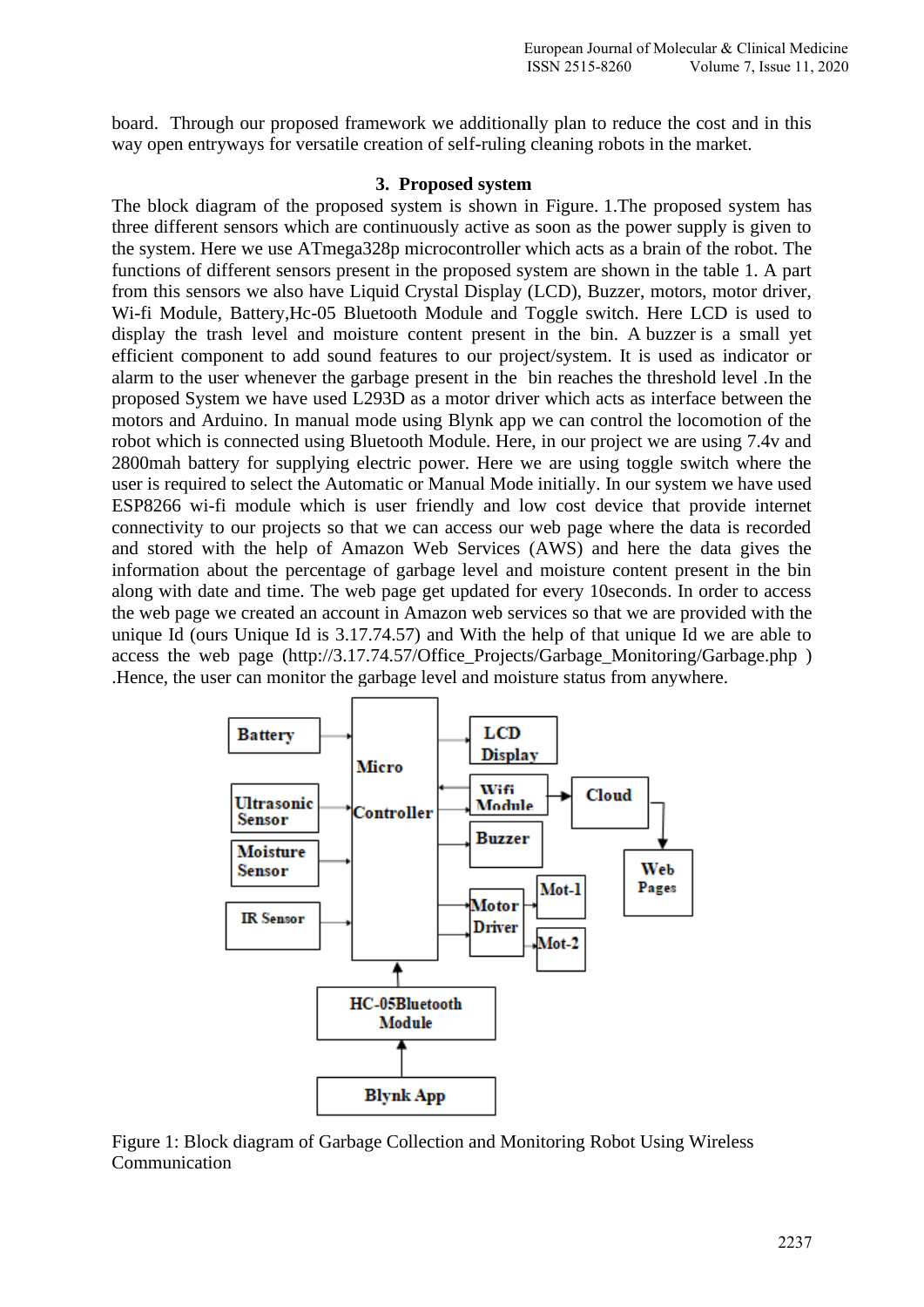| <b>Sensor name</b> | Sensor role in the proposed system           |  |  |
|--------------------|----------------------------------------------|--|--|
| ultrasonic sensor  | used for monitoring the garbage level in the |  |  |
|                    | bin                                          |  |  |
| moisture sensor    | used to know the moisture content present    |  |  |
|                    | in the bin                                   |  |  |
| IR sensor          | used to follow the line on the surface, the  |  |  |
|                    | path may be visible like a black line on a   |  |  |
|                    | white surface or vice versa                  |  |  |

Table 1: Functions of sensors in proposed system

In manual mode using Blynk app we can control the locomotion of the robot which is connected using Bluetooth module. The architecture of blynk app is shown on figure 2 and the description about the major components in blynk Platform is shown in the table 2. When the garbage is filled the robot starts moving towards the destination through a predefined path and with the help of human the waste is then dumped to the garbage collection area. Hence the Garbage collection Robot is operated in Automatic mode and Manual mode. With this proposed system we can obtain accurate results and also cost effective.

#### **4. Flowchart of the proposed system**

The working of the proposed project is explained below in form of flow chart. It can be operated in Automatic and manual mode. The illustration of algorithm (Fig 3) is as follows: When Power Supply is given to the device it will initialize Wi-Fi and all other output Modules. The Ultrasonic Sensor checks the trash level in the bin. If the amount of Garbage in the bin is greater than 80% then the Buzzer will switch on and make a continuous beep sound. Then the robot will guide itself to the garbage collection unit using predefined path with the help of IR sensors. In case the trash content is below 80 percentage then the web page get updated with the trash content and moisture content along with date and time and this process repeat continuously repeated until the power supply is on. With the help of toggle switch the the required mode (Automatic or Manual Mode) is selected by the user. If the user selects the Automatic mode the robot detects and follows the line. The path may be visible like a black line on a white surface or vice versa. If the user selects manual mode then the robot locomotion is operated using an android phone through blynk app which is connected using Bluetooth Module. When the data is received from the blynk app then the robot will move according to the instruction given by the user through blynk app application.

| <b>Major component name</b> | function of the major component                                                                                                        |  |  |
|-----------------------------|----------------------------------------------------------------------------------------------------------------------------------------|--|--|
| blynk app                   | allows you to create amazing interfaces for your<br>projects using various widgets we provide.                                         |  |  |
| blynk server                | responsible for all the communications between<br>the smartphone and hardware                                                          |  |  |
| blynk libraries             | for all the popular hardware platforms - enable<br>communication with the server and process all<br>the incoming and outgoing commands |  |  |

| Table 2 : Description about the major components in the blynk app. |  |  |  |
|--------------------------------------------------------------------|--|--|--|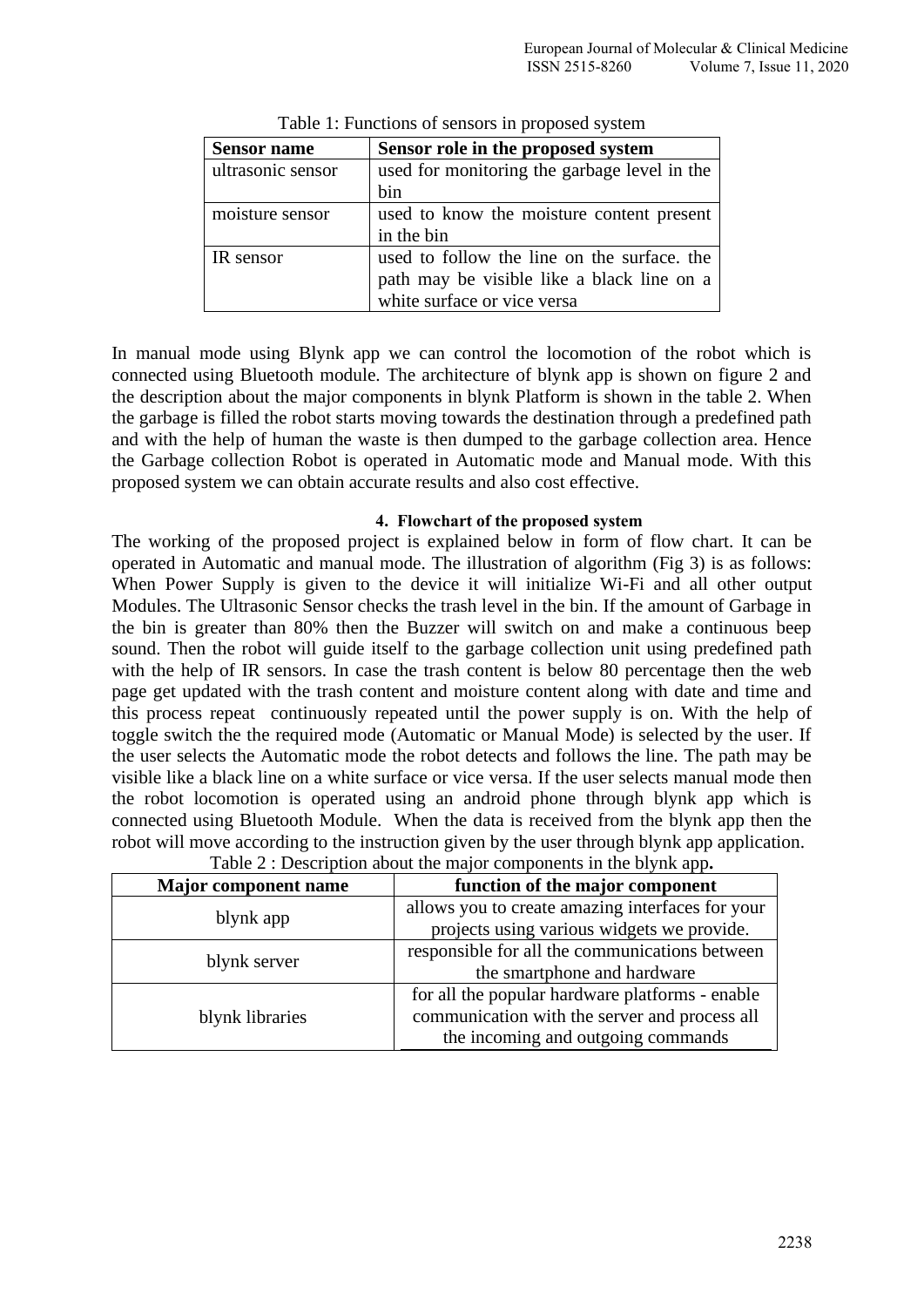

Figure 2: Blynk Platform Architecture

#### **5. Hardware description of the proposed system**

Circuit diagram of the proposed system is considered. In this circuit diagram different Components are interfaced with Arduino UNO microcontroller pins. Each sensor is connected to the different pins of the Microcontroller and Interconnections between Sensors to Arduino is shown in table 3.



 $\Box$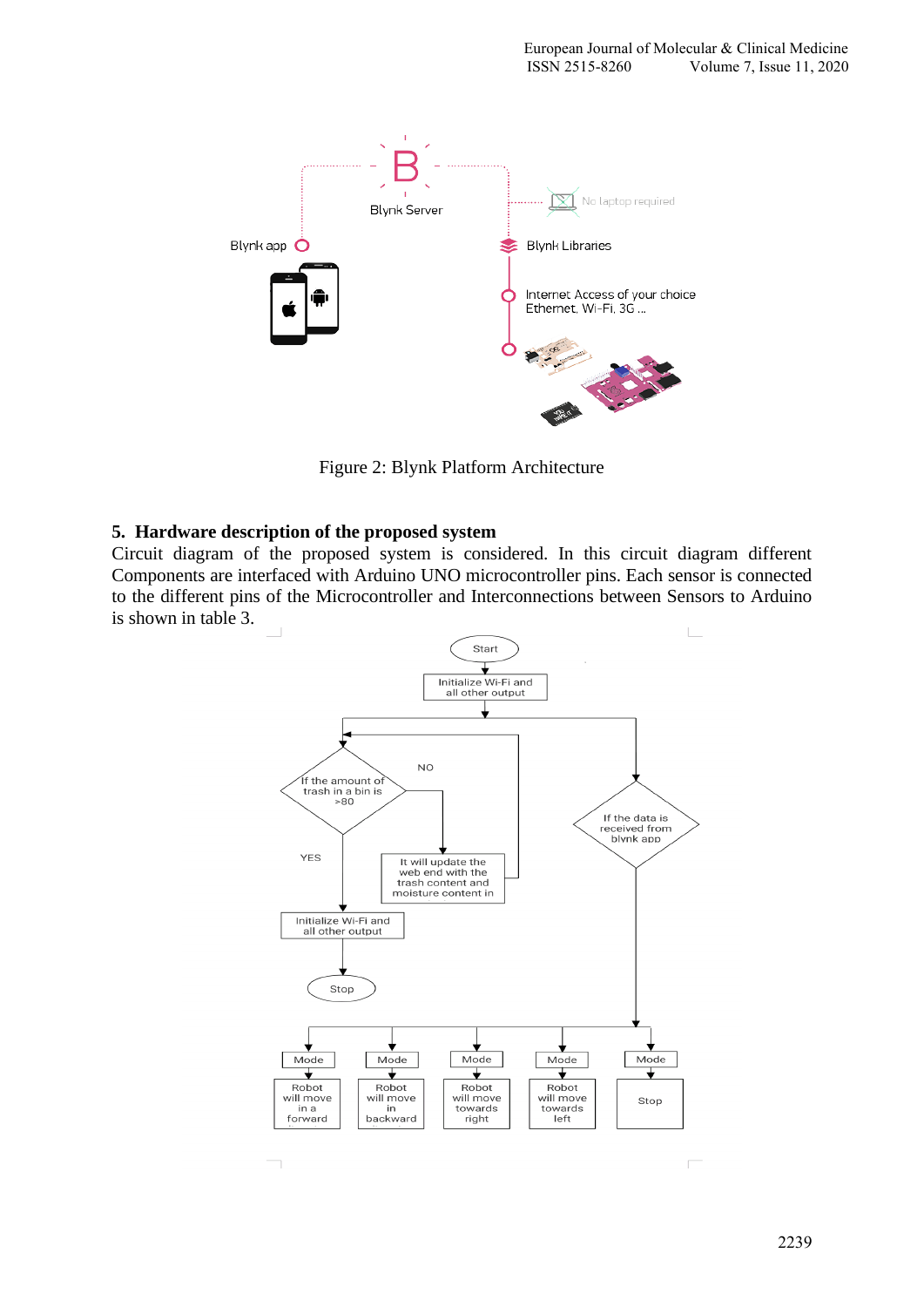|  | SNO.       | <b>Sensor name</b>                   | <b>Sensor</b><br>Pin |                | <b>Arduino</b><br>Pin           |
|--|------------|--------------------------------------|----------------------|----------------|---------------------------------|
|  | 1.         | Ultrasonic<br>Sensor                 | Trig,<br>Echo        |                | D2, D3                          |
|  | 2.         | Moisture<br>Sensor                   | A <sub>0</sub>       | A <sub>0</sub> |                                 |
|  | 3.         | IR Sensor 1                          | Out                  | D <sub>4</sub> |                                 |
|  | 4.         | IR Sensor 2                          | Out                  | D <sub>5</sub> |                                 |
|  |            | Table 4: Arduino to other components |                      |                |                                 |
|  |            | Component                            | Component            |                | <b>Arduino</b>                  |
|  | <b>SNO</b> | name                                 | pin                  |                | Pin                             |
|  | 1.         | DC Motor 1                           | IN1, IN2             |                | D10,<br>D11                     |
|  | 2.         | DC Motor 2                           | IN3, IN4             |                | $D6$ , D7                       |
|  | 3.         | ESP8266 Wi-<br>fi module             | Tx, Rx               |                | D8, D9                          |
|  | 4.         | <b>Buzzer</b>                        |                      |                | D12                             |
|  | 5.         | LCD(16X2)<br>I <sub>2C</sub>         | <b>SCLK, SDA</b>     |                | A4, A5                          |
|  | 6.         | $HC-05$<br>Bluetooth<br>Module       | Tx,Rx                |                | D <sub>0</sub> , D <sub>1</sub> |
|  | 7.         | Toggle<br>Switch                     | <b>Input Pin</b>     |                | D13                             |

Figure 3 Flowchart of the Proposed System

# Table 3: Interconnections between sensors to Arduino

#### *5.1. Ultrasonic Sensor :*

HC-SR04 Ultrasonic (US) sensor : In our proposed system ultrasonic is used for monitoring the garbage level in the bin .This sensor is a 4 pin module, whose pin names are Vcc, Trigger, Echo and Ground respectively. The Trig pin is given to the Digital pin 2 of the Arduino and Echo pin is given to the Digital pin 3.The Operating voltage of Ultra sonic sensor is +5V.

#### *5.2. Moisture Sensor:*

Moisture Sensor: This sensor is used to know the Moisture content present in the bin in our proposed system. The sensor consists of two probes which are used to measure the volumetric content of water. This sensor can be connected in two modes; Analog mode and digital mode and it is a four pin module whose pin names are VCC, Gnd Analog and Digital. The analog output pin is given to the Analog pin (A0) of the Arduino here the output is in the form of percentages so we are using only Analog pin. The Input voltage is 3.3-5V.

#### *5.3. IR Sensor:*

The line follower is an autonomous robot that detects and follows a line which can be done using IR sensors .The path may be visible like a black line on a white surface or vice versa. Since we are using two IR sensors, the Output pins of the sensors are given to the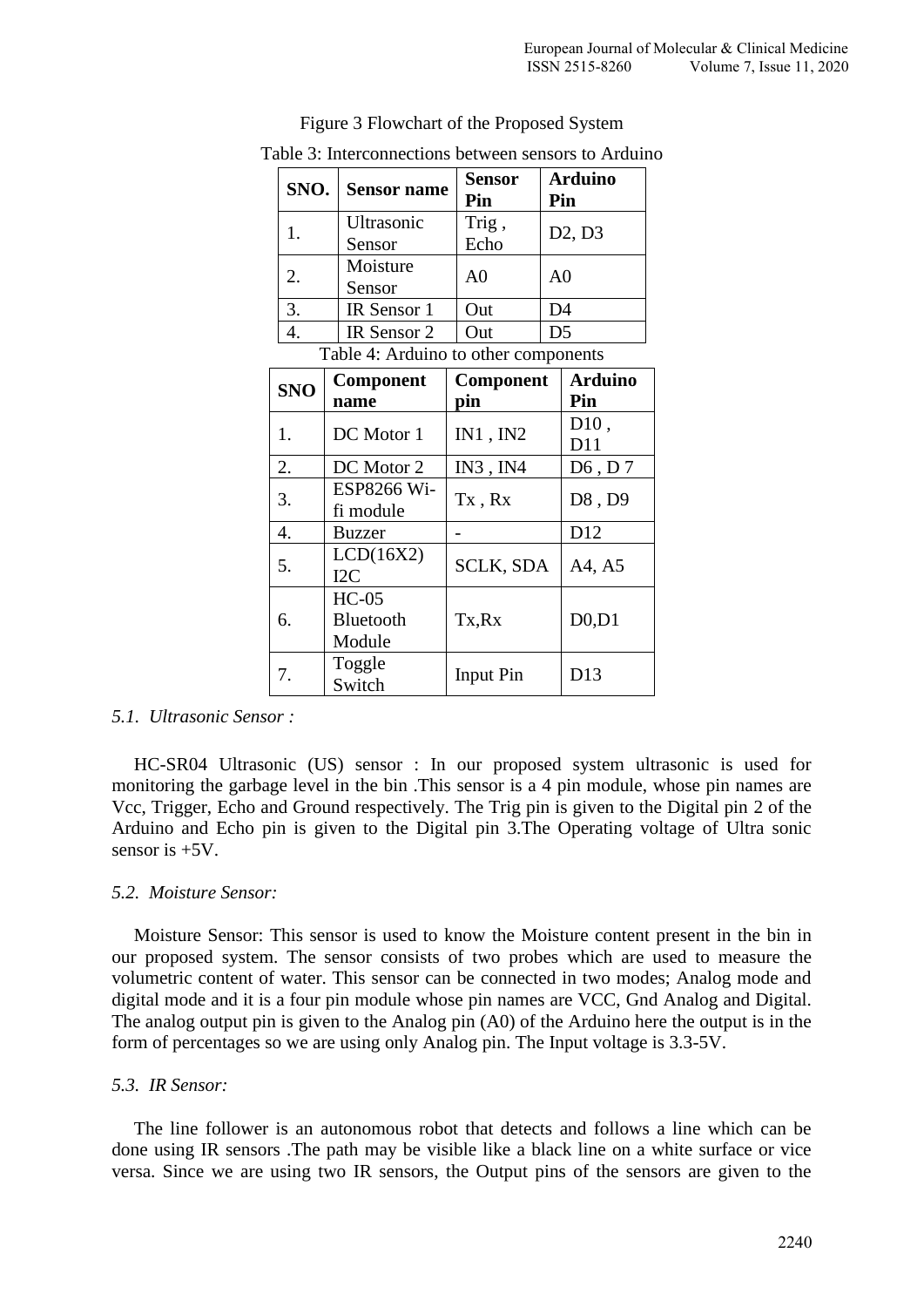digital pins of the Arduino i.e, D4 for the left IR sensor and D5 for the right IR sensor. The operating Voltage is 5V. A part from the above sensors we also have different components. The below table 4 determines the connections between the Arduino and other components.

#### *5.4. DC Motor:*

DC Motor: Here DC Motor is used to rotate the panel in the required direction. In our project we have used two DC motors which are connected to the Arduino using L293D motor driver. The motor driver has 4 input pins and 4 output pins. Each input pin is connected to the Arduino and the output of the drivers are given to the DC motors. The Digital pins 6, 7 are used for second motor and Digital pins 10, 11 are used for the first motor. The Supply Voltage range of L293D is 4.5V-7V and the motor voltage range which is given to L293D is 4.5V-36V.

#### *5.5. ESP8266 Wi-Fi Module*

ESP8266 Wi-Fi Module: The **ESP8266** is a very user friendly and low cost device to provide internet connectivity to our projects. For the proposed system only 4 pins are required in the wi-fi module, the Transmitter (Tx) pin of the module is connected to the Digital pin 8 of the Arduino and theReceiver (Rx) pin is connected to the Digital pin 9. The sensor works at operating Voltage of 3.3V only.

#### *5.6. Buzzer:*

It is a small yet efficient component to add sound features to our project/system. It is very small and compact 2-pin structure hence can be easily used on [breadboard.](https://components101.com/misc/breadboard-connections-uses-guide) This buzzer can be used by simply powering it using a DC power supply ranging from 4V to 9V, but it is recommended to use a regulated +5V or +6V DC supply. The buzzer is connected to the Digital pin 12 and the negative of the buzzer is given to ground.

#### *5.7. Liquid Crystal Display(LCD):*

The LCD used is (16x2) which is used to display the garbage level and moisture content present in the bin and this LCD basically has 16 pins but here we are using it with I2C module. By using this module we will be using only 4 pins for communication. The Serial clock pin (SCLK) of the LCD is connected to the Analog pin 4 (A4) in the Arduino board and the Serial Data pin (SDA) is connected to the Analog pin 5 (A5). The Operating Voltage is 4.7V to 5.3V.

#### *5.8. HC-05 Bluetooth Module:*

The **HC-05** Bluetooth module can add two-way (full-duplex) wireless functionality to our projects. We use this module to communicate between two microcontrollers like Arduino or communicate with any device with Bluetooth functionality like a Phone or Laptop. It has four pins they are Vcc, Ground, Transmitter (Tx), Receiver (Rx). Here, Vcc is given to 5v supply voltage, Tx of Bluetooth module is connected to the Digital pin D0 of Arduino and Rx of Bluetooth module is connected to the Digital pin D1 of Arduino.

#### *5.9. Toggle Switch*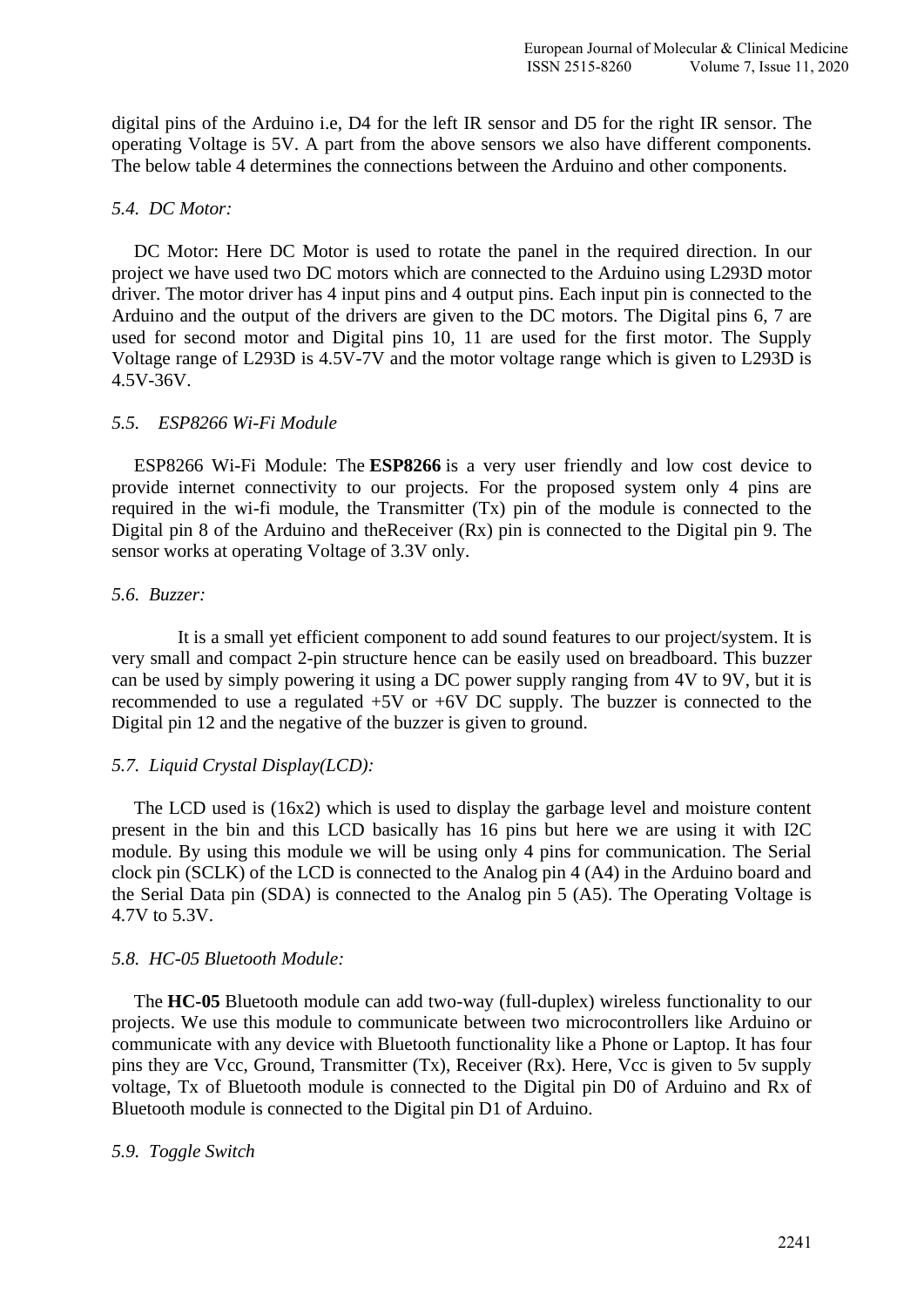SPDT Toggle Switch is a three terminal switch, mainly it is used in three-way circuit to turn **ON/OFF** an electrical appliance from two location. In our Project the user selects the required mode initially (i.e Automatic or manual mode) with the help of this toggle switch. The input pin of toggle switch is given to the digital pin 13 of Arduino

The power supply is provided to the whole system by using a Battery. The battery used here supplies a voltage of 7.4v and 2800mah. The battery has two terminals positive and the negative which is given to the breadboard. All the other components are supplied the same power supply provided by the battery. The positive pin from the bread board is connected to the 5v pin of the Arduino and the negative is given to the Gnd pin of the Arduino. The positive and negative terminals are differentiated by the red and black wires.

#### **6. Experimental results**



Figure 5 Hardware Implementation of Garbage collection Robot

We have implemented garbage collection robot with four wheel drive .At front of the robot we can see the IR Sensors which is used to detect and follow line (which can be seen in Figure 5) when the user selects Automatic mode. The dustbin which contains the moisture sensors can be movable and it can be of different size which depends on the user requirement and an LCD to display the trash level present in the bin which can be seen in fig 6. The fig7 represents our web page where the data is recorded and stored with the help of Amazon Web Services (AWS) and here the data gives the information about the percentage of garbage level and moisture content present in the bin. The web page get updated for every 10seconds. Hence, the user can monitor the garbage level and moisture status from anywhere. This Proposed system gives an accurate results and can be operated in both Automatic and Manual Mode.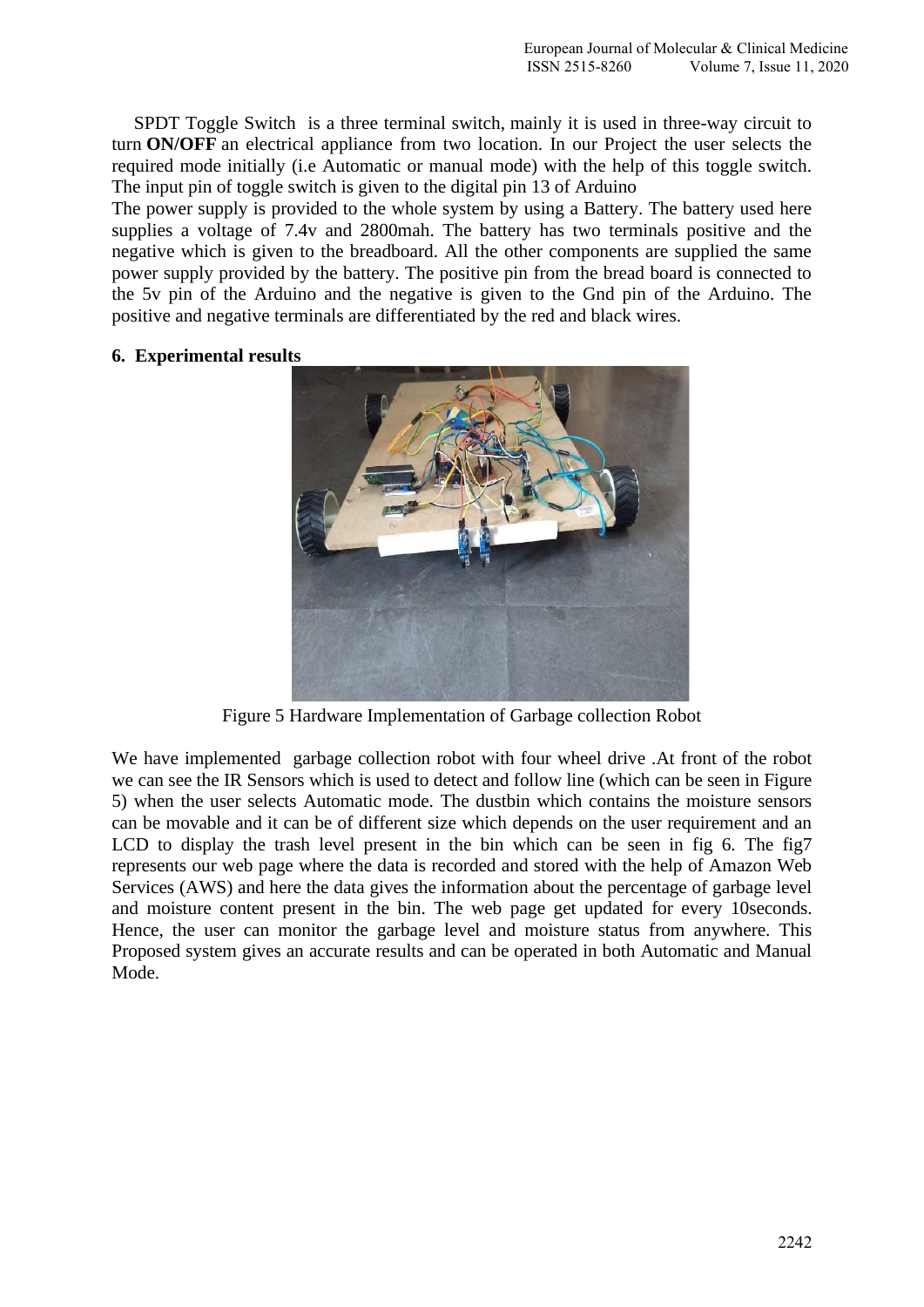

.

# Figure 6 Wireless Garbage collection Robot

| $\rightarrow$      |                      | <b>1</b> 3.17.74.57/Office_Projects/Ga <b>1</b> :                             |  |
|--------------------|----------------------|-------------------------------------------------------------------------------|--|
|                    |                      | <b>GARBAGE MONITORING ROBOT</b>                                               |  |
| <b>MONEY CREWS</b> | placed un, hanno     | <b>BASE CRAFT</b>                                                             |  |
|                    | $-1$                 | as it was to precipie to about your complete.                                 |  |
|                    | $\sim$               | all all colors stationaries are to color comments                             |  |
|                    | $\equiv$             | <b>BALLED (Tigges DA) 222-74618</b>                                           |  |
|                    | $\sim$               | detailed in part for 100 degree                                               |  |
|                    | $\overline{a}$       | dealerships concerned about the content of                                    |  |
|                    | $\sim$               | Bell - Sent SEM Law is Mids - Shill - Shiking                                 |  |
|                    | $-200$               | 04-26-22 per 29-22 2004                                                       |  |
|                    | -                    | bricklide (oligans Drit, 202) prestor                                         |  |
|                    | $\cdots$             | <b>BELLING AT LAPS ON THE SHIPPS</b>                                          |  |
|                    | $-$                  | decompositions pains and channels are                                         |  |
|                    | <b>GROSS</b>         | Drivers 24 perce OK-242 powers                                                |  |
|                    | <b>Since</b>         | designed the party link that thereint                                         |  |
|                    | $\cdots$             | described or browns along concentrates                                        |  |
|                    | $-$                  | Microbile Chicago and chicagonesis                                            |  |
|                    | interest             | descriptions and dealers                                                      |  |
|                    | <b>House</b>         | <b>British C. Gilligans Critic Stills British III</b>                         |  |
|                    | $\cdots$             | <b>SCT-THE STORIES CHE-STOLENHOM</b>                                          |  |
|                    | circum.              | ACTIVITY IS \$1000 \$200, \$310 \$1000 \$1                                    |  |
|                    | <b>SECRE</b>         | MARITIME STRAKER RISK STRUCKERS                                               |  |
|                    | <b>STAR</b>          | \$170,000,000 percent \$540,000,000 \$500.00                                  |  |
|                    | cional.              | deliver on this paper also, this change of                                    |  |
|                    | sing.                | Anti-Volume Institutioners about 1980-1980-00                                 |  |
|                    | $-$                  | de license en disponia sindo desa considera-                                  |  |
|                    | 3004                 | <b>STORED Get the STORES</b>                                                  |  |
|                    | <b>SHE</b>           | ET/De 19 per DE 22,2823                                                       |  |
|                    | $-0.004$             | at the collection degree play that integrate                                  |  |
|                    | tions.               | and continue degrees about their investment                                   |  |
|                    | <b>SILLER</b>        | WILSET AT your DOL: \$10,0000.00                                              |  |
|                    | 204                  | ET-JCT-11 Euros OS 322-24628                                                  |  |
|                    | mia                  | Artistich Military Ave. 2011 Eldrich                                          |  |
|                    | $\cdots$             | to income considers total considers                                           |  |
|                    | <b>STATE</b>         | STORE HOW TO JUNEAU                                                           |  |
|                    | $\sim$               | Windows Schume Kris (2012) 2002 E                                             |  |
|                    | $\cdots$             | of 17 class in Eugene Kins - Still climber in                                 |  |
|                    | $\cdots$             | we are interesting to appear with all contains the parts of                   |  |
|                    | <b>STAR</b>          | the state continuous first concentration                                      |  |
|                    | 2014                 | TO A MODEL CARD WAY \$210 UNITS \$2000.00                                     |  |
|                    | <b>SAFE</b>          | 11.9 ARD By CAST property 30.27, 10.03, 19-9409.00                            |  |
|                    | $\cdots$             | dromationages out only contact                                                |  |
|                    | $-$                  | should all severally for an assessed                                          |  |
|                    | 3000                 | STEERED IN STANDARD ROOM COMPANY                                              |  |
|                    | <b>STORY</b>         | ALCOHOL: UNIVERSITY AND COLLECTIVE                                            |  |
|                    | $-10.4$              | Anderticiproclimates with data conserver                                      |  |
|                    | $\cdots$             | printings in Eigene and Links engines.                                        |  |
|                    | 3000<br><b>TRANS</b> | <b>RISING IT &amp; power CITY (2000) 25</b><br>STRANG Inflame Off this placed |  |

Figure 7 Webpage displaying the content of the Garbage in the bin